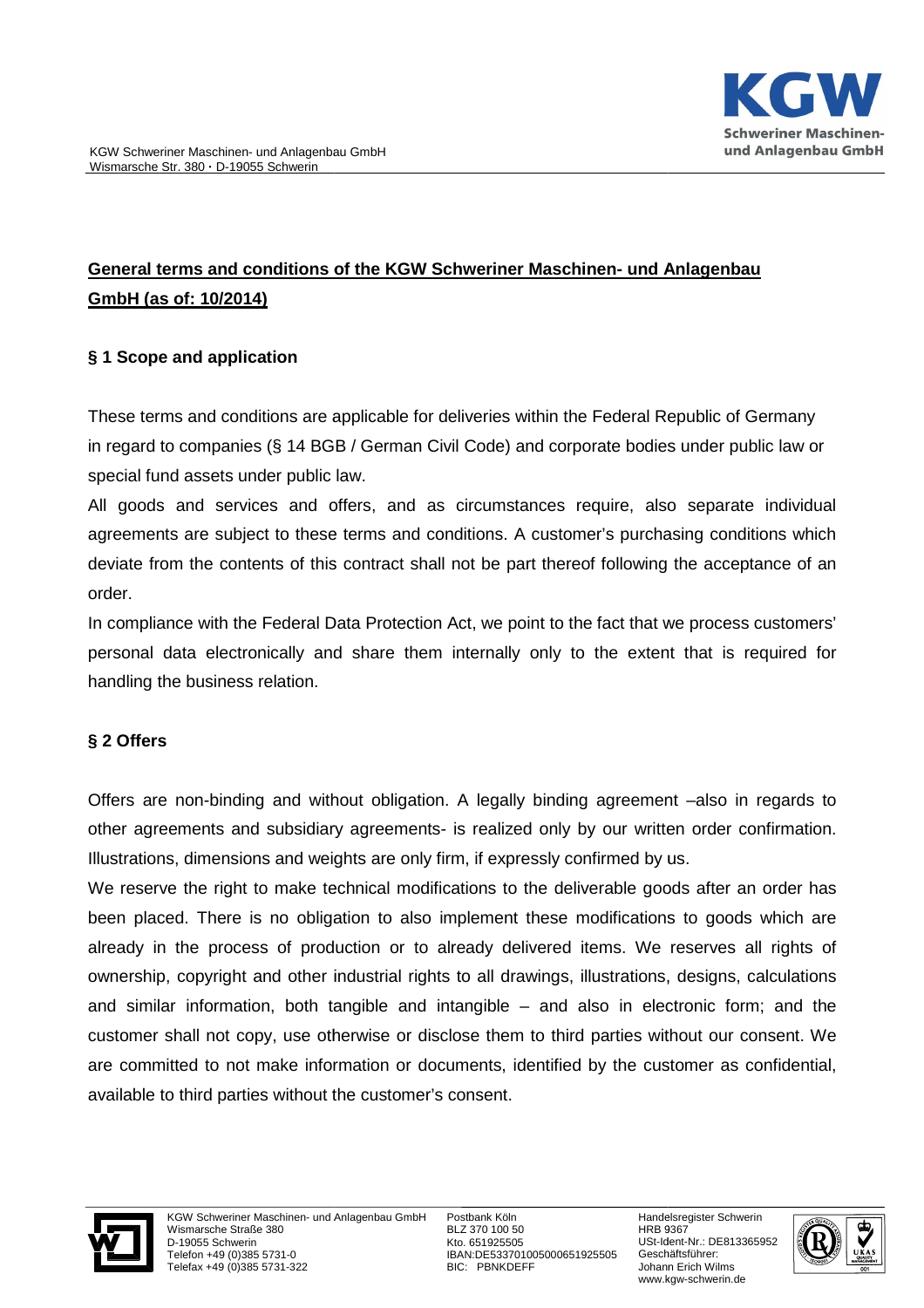## **§ 3 Prices, payments and set off**

Unless otherwise agreed, our prices are ex-factory, loading included, but excluding packaging, freight and sales tax.

Failing particular agreements, payments without deductions shall be made within 30 days after billing. Bills of exchange or cheques are only accepted for the purpose of processing.

The customer is only entitled to the right to withhold payments or to set off with counterclaims, if and to the extent that his/her claims have been determined without further legal recourse or are uncontended. Factory, loading included, but excluding packaging,<br>hout deductions shall be made within 30 days after<br>accepted for the purpose of processing.<br>withhold payments or to set off with counterclaims, if<br>een determined without f

In the event that payment is delayed or deferred by the customer, or in regard to non cheques and bills, we are entitled, reserving further claims, to revoke the terms of payment granted, and to demand payment in advance for other goods or services or a security deposit. Furthermore, we are entitled to terminate the contract and demand compensation rather than payment, following the unsuccessful expiry of an appropriate grace period. re entitled to terminate the contract and demand compensation rather than<br>the unsuccessful expiry of an appropriate grace period.<br>**delivery delay**<br>agreement shall agree on a date of delivery. Observance by us requires that

## **§ 4 Delivery time, delivery delay**

Both parties of the agreement shall agree on a date of delivery. Observance by us requires that any relevant technical and commercial issues in regards to the execution of an order have been resolved between the parties, and the customer has made all advance payments to be provided by him/her, such as pre-payments. a date of delivery. Observance by us requires that<br>in regards to the execution of an order have been<br>r has made all advance payments to be provided by<br>subject to a timely self-supply.<br>ted to the customer.<br>ent or shipping e

Compliance with the delivery date shall also be subject to a timely self self-supply.

Anticipated delays are immediately communicated to the customer.

The date of delivery shall be the date of shipment or shipping ex-factory.

In the event, delivery is delayed due to reasons beyond our control such as strikes, lockouts, operational breakdown, delays in the delivery of essential raw materials and auxiliary supplies even though our suppliers may be impacted - the time of delivery will be extended adequately.

In the event, delivery is delayed for reasons that lie within the responsibility of the customer, we shall be entitled to charge the costs incurred by the delay at the end of one month after the agreed date of delivery, or one month upon notice of readiness of shipment.

Part deliveries are acceptable.



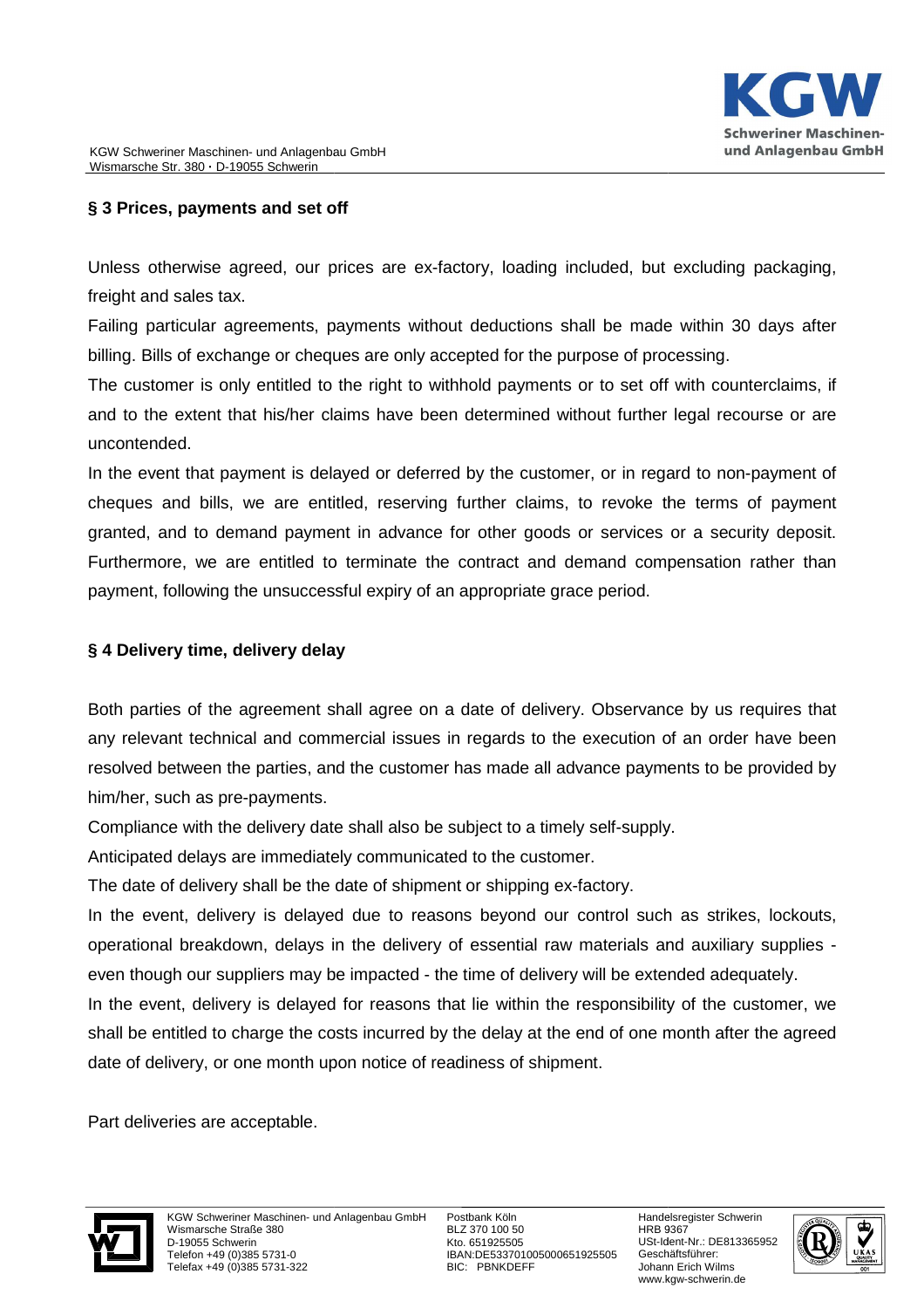# **§ 5 Passing of risks**

The risk is transferred to the customer at the time when the delivery items are shipped. In the event shipment is delayed upon request by the customer, the risk is transferred to the customer on the day of the notification that the shipment is ready.

## **§ 6 Retention of title**

We retain title to the delivered goods (goods subject to retention) until full payment of all business related and customer relevant, existing and future, claims - based on whatever legal grounds - are cleared.

Any possible processing or conversion of goods subject to retention shall be performed by the customer on our behalf. If the goods subject to retention are merged or mixed by the customer with goods which are not ours, we shall acquire co-ownership of the newly created items in the proportion of the total value of the new item to the invoice value of the goods subject to retention. As such the new item is deemed as goods subject to retention for the purpose of these provisions. ownership of the newly created items in the<br>invoice value of the goods subject to retention<br>o retention for the purpose of these provisions.

The customer may only use or sell these goods subject to retention in the ordinary course of business. The customer may neither pawn the delivery items nor pledge them as security. In the event of seizure, confiscation or other dispositions by third parties she/he must notify us immediately. The customer shall transfer claims associated with a resale to us in advance as collateral. If the customer sells goods subject to retention along with other goods which we do not own, whether or not they are processed or transformed, the claims shall be assigned to us at the event of seizure, confiscation or other dispositions by third parties she/he must notify us<br>immediately. The customer shall transfer claims associated with a resale to us in advance as<br>collateral. If the customer sells goo assignments shall not represent any respite of our payment claims against the customer.

When the customer's conduct constitutes a breach of contract on the part of the customer, particularly in the case of delayed payment, we are entitled to demand surrender of the goods subject to retention, and the customer is obliged to return those goods subject to retention to us.

In so far as the realisable value of the securities, which we are entitled to according to the before mentioned provisions, exceeds the value of our receivables by more than 10 %, we shall be committed to release, upon the request of the customer, s ecurities the securable claim. nduct constitutes a breach of contract on the part of the customer,<br>i delayed payment, we are entitled to demand surrender of the goods<br>ne customer is obliged to return those goods subject to retention to us.<br>value of the



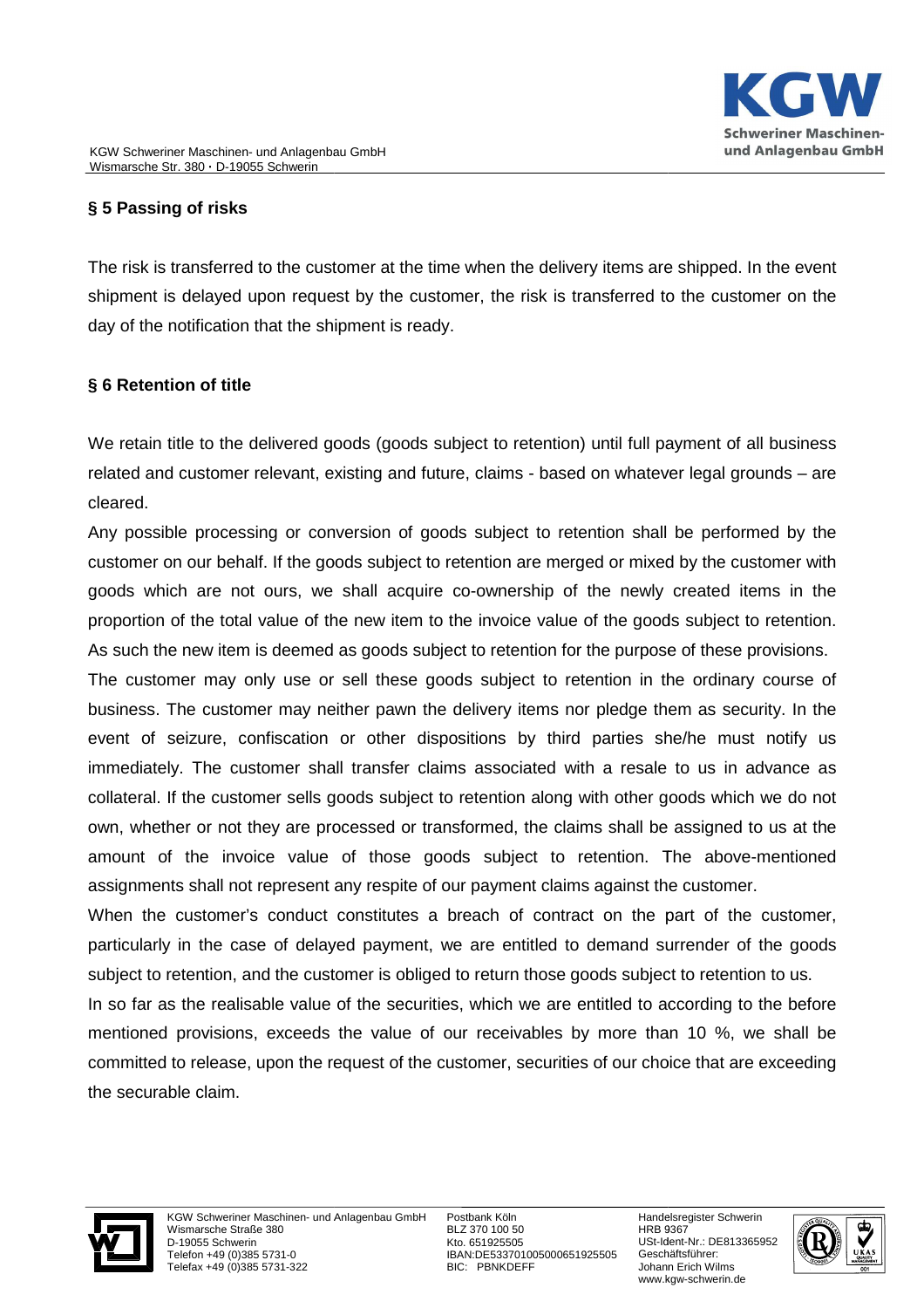Filing an application to open insolvency proceedings on the customer's assets entitles us to withdraw from the contract, and to demand the immediate return of the delivery item.

## **§ 7 Defects**

We shall only be liable for defects to the delivery under exclusion of further claims – subject to § 8 – as follows:

We assume no guarantees for the quality or durability of the delivery item, unless this has been expressly agreed upon.

We shall remedy deficiencies of items at our own discretion, if the cause of the defects has already been present at the time of the passing of risks by either rework or subsequent delivery of a faultfree item within an adequate period of time. Marginal deviation from the a agreed quality or insignificant restriction of usability shall not entitle the customer to any claims. The finding of such defects must be reported immediately in writing. Replaced parts will become our property. iciencies of items at our own discretion, if the cause of the time of the passing of risks by either rework or subsequadequate period of time. Marginal deviation from the on of usability shall not entitle the customer to a

In the following cases in particular we shall not assume any liability: inappropriate or improper use, normal wear and tear, incorrect or neglectful treatment, electrochemical or electrical influences unless we are not accountable for that.

The customer has the right of legal recourse claims against us pursuant to § 478 BGB (recourse of the entrepreneur), provided that the customer has not concluded any agreement with his/her buyer exceeding the scope of the statutory provisions governing claims for defects.

The limitation period in relation to defects claims is 12 months, starting with the delivery of the goods or 18 months upon notification of readiness of delivery.

The above mentioned limitations of liability shall not apply in cases of damages to life, body or health, intentional or grossly negligent breach of duty caused by us, and fraudulent concealment of a deficiency or on account of accepting a guarantee of quality. Here, the statutory periods will apply.

Actions of supplementary performances will not extend the original limitation period.